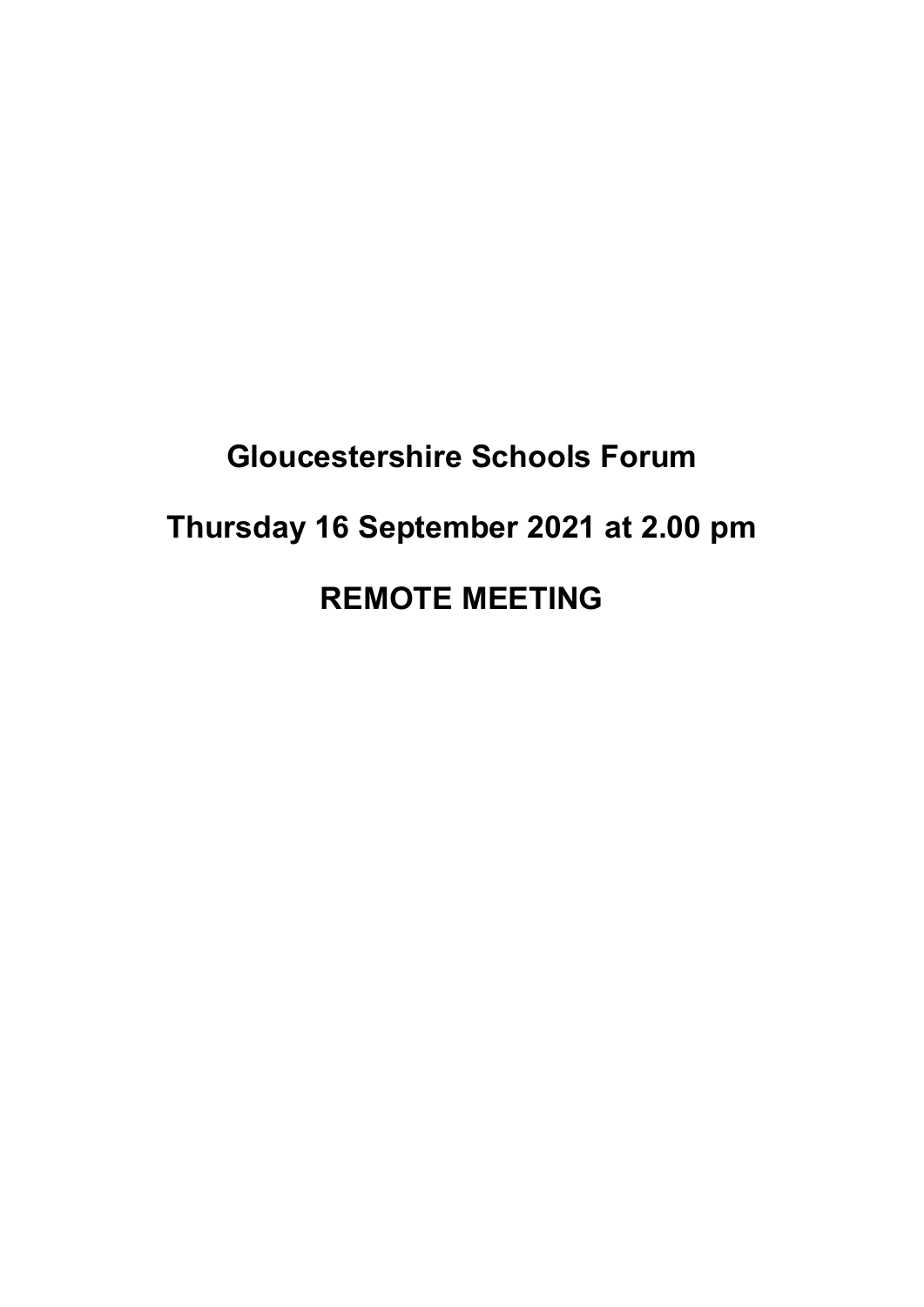Date Published: 8 September 2021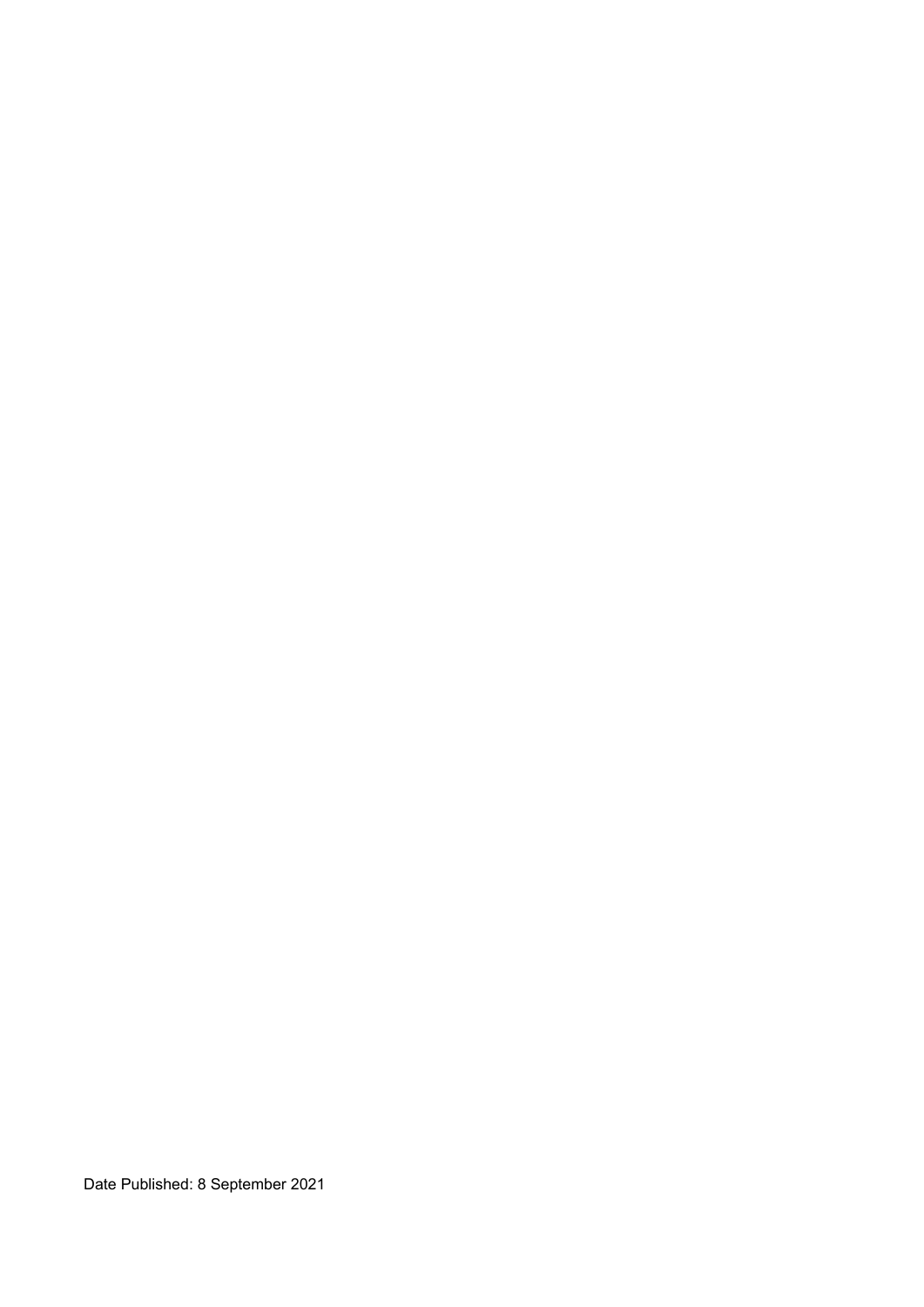### **Gloucestershire Schools Forum**

## **Thursday 16 September 2021**

**2.00 pm**

#### **REMOTE MEETING**

#### **AGENDA**

| 1                       | <b>APOLOGIES FOR ABSENCE</b>                                                                                                                                                                                                                                                                                                                                                                               | Joanne Bolton         |
|-------------------------|------------------------------------------------------------------------------------------------------------------------------------------------------------------------------------------------------------------------------------------------------------------------------------------------------------------------------------------------------------------------------------------------------------|-----------------------|
| 2 <sup>1</sup>          | <b>DECLARATIONS OF INTEREST</b>                                                                                                                                                                                                                                                                                                                                                                            | Joanne Bolton         |
|                         | Members of the Forum must declare an interest in any agenda item where<br>the outcome may give them a direct pecuniary advantage or avoid a<br>disadvantage. A form is available at the back of the meeting room.                                                                                                                                                                                          |                       |
| $\overline{3}$          | <b>PUBLIC QUESTIONS</b>                                                                                                                                                                                                                                                                                                                                                                                    | Joanne Bolton         |
|                         | To receive any public questions.                                                                                                                                                                                                                                                                                                                                                                           |                       |
|                         | Questions can be asked on the day or sent to the Clerk before the<br>meeting. If you would like to ask a question on the day of the meeting,<br>please contact the Clerk Joanne Bolton (email:<br>joanne.bolton@gloucestershire.gov.uk) (Tel: 01452 324197), by 10:00am<br>on Tuesday 14 September 2021, so that arrangements can be made as<br>the meeting is being held remotely via video conferencing. |                       |
|                         | The Chair will advise the timescale for any questions asked on the day of<br>the meeting or received less than 3 working days before the meeting. A<br>written answer will be provided if questions are received 3 clear working<br>days before the date of the meeting.                                                                                                                                   |                       |
| $\overline{\mathbf{4}}$ | <b>MINUTES</b> (Pages 1 - 12)                                                                                                                                                                                                                                                                                                                                                                              | Joanne Bolton         |
|                         | To agree the minutes of the meeting held on 17 June 2021 and note<br>actions.                                                                                                                                                                                                                                                                                                                              |                       |
| 5                       | <b>SCHOOL FUNDING 2022/23 (Pages 13 - 42)</b>                                                                                                                                                                                                                                                                                                                                                              | <b>Philip Haslett</b> |
| 6                       | HIGH NEEDS (Pages 43 - 58)                                                                                                                                                                                                                                                                                                                                                                                 | <b>Philip Haslett</b> |
| $\overline{7}$          | <b>CAPITAL</b> (Pages 59 - 64)                                                                                                                                                                                                                                                                                                                                                                             | <b>Gareth Vine</b>    |
| 8                       | <b>F40 AND COVID-19 UPDATE</b>                                                                                                                                                                                                                                                                                                                                                                             | <b>Philip Haslett</b> |